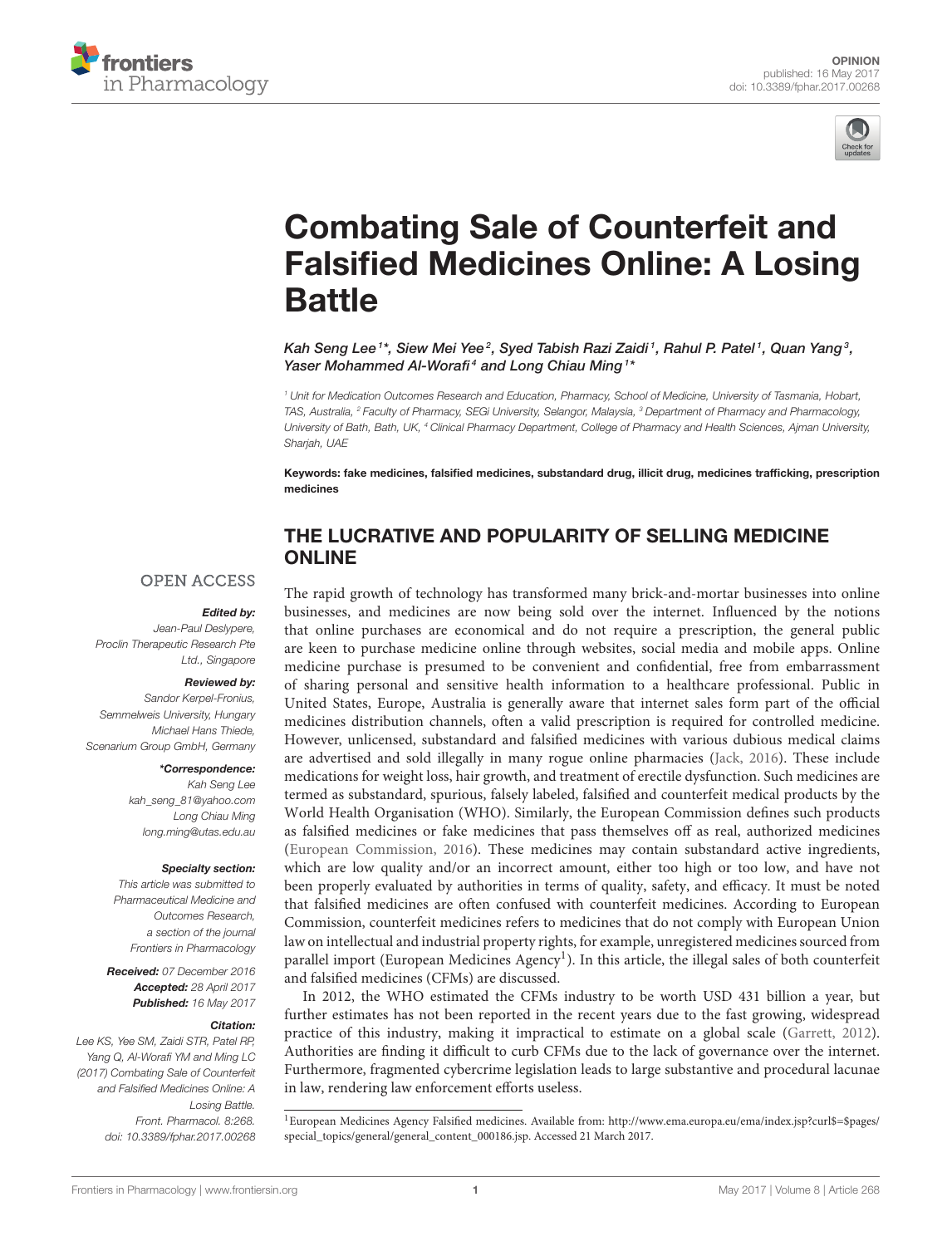# PLAGUING THE LACUNAE: CASE STUDIES OF INDIA, CHINA AND AFRICAN **COUNTRIES**

The crackdown on CFMs sale by authorities can only be effective with the present of relevant legislation to empower the judiciary to impose substantial sentences. Countries such as China, India and African countries previously had either no specific or weak law governing the control of CFMs. To address this problem, new legislations have been drafted and combined with the existing legislation. Strengthening of drug legislation is vital as CFMs are found alongside genuine medicines in legitimate distribution channels, making it impossible for consumers to determine the authenticity of the medicines (Office of the United States Trade Representative, [2016\)](#page-3-3). In 2013, the China Food and Drug Administration led an inter-agency operation named "Two Strikes, Two Setups" targeting illegal manufacture and sale of medicines, which successfully closed down 194 Chinese websites and reported 609 overseas websites to their relevant countries for further enforcement actions (Alliance for Safe Online Pharmacies, [2015\)](#page-3-4). China, believed to be the biggest producers of CFMs, is showing encouraging signs in this issue with the amendment of Article 141 of the Criminal Law in 2011. The amended penalties for manufacturing and selling CFMs are punishable to a minimum imprisonment of 10 years, in addition to a fine or forfeiture of property [\(Congressional-Executive Commission on China, 2011\)](#page-3-5). For India, harsh sentences imposed in 2008 through the Drug and Cosmetic Act 1940 amendments, result in a minimum 10 years and/or a minimum fine of Indian Rupees (INR) 1 million (USD 15,000) or three times the value of the medicines confiscated. However, the anti-counterfeiting and anti-falsifying provision does not extend to the regulating of online pharmacies, due to the lack of clarity in the Drugs and Cosmetics Act 1940 and the Drugs and Cosmetics Rules 1945 [\(Nagaraj et al., 2014\)](#page-3-6). In December 2015, the office of the Drugs Controller General (India) issued a directive banning the sale of medicines over the internet and taking action against online pharmacies such as Zigy.com, Netmeds.com and mCHEMIST.com [\(Reddy, 2015\)](#page-3-7). However, in the absence of clear legislations and policies on online pharmacies, the directive is under scrutiny due to the differences in the interpretation of law, impeding the authorities' efforts to curb CFMs sold in illegal online pharmacies.

In Africa, the East African countries such as Uganda and Kenya are strengthening and enforcing laws against CFMs. Uganda's new Anti-Counterfeiting Goods Bill, passed in October 2015 aims to introduce punitive, deterrent and effective measures for combating the production or marketing of counterfeit goods. Prior to 2015, there were no law that prohibits or controls the manufacturing and marketing of counterfeit and falsified goods. Although the National Drug Policy and Authority Act 1993 provides some guidance on the sale and supply of substandard medicine, the non-specificity of this act on CFMs is seen as the failure of Uganda war against the offense. In addition, a minimum jail term (7 years) was introduced in the new bill, a penalty absents from the National Drug Policy and Authority Act [\(Parliament Watch, 2015\)](#page-3-8). In Kenya, efforts against CFMs have been strengthened significantly over the past few years, with the establishment of the Anti-Counterfeit Act in 2008 and the passing of several amendments. The latest amendment in 2014 paved the way for the establishment of an Intellectual Property Enforcement and Co-ordination Advisory Committee and the power to compound offenses, reducing the hassle and resources of prosecution and conviction through the judiciary.

Nevertheless, the efforts of these countries in strengthening pertinent legislation are inadequate with the growing widespread availability of CFMs over the internet**.** This global public health threat extends beyond national borders and many countries currently do not have specific laws that deal with the selling of CFMs over the internet [\(Govtrack.us, 2008\)](#page-3-9).

### WEANING IMPACT OF INTERNATIONAL COLLABORATIVE OPERATIONS

Because of extensive intermediaries' and suppliers' networks across the globe, the sale of CFMs through illegal online pharmacies is difficult for law-enforcement agencies to control. Such organized crimes mostly operate using rogue domain name registrars, electronic payment systems and international and local delivery services. Standalone enforcement efforts by individual countries have failed to cripple the networks, only temporarily ceasing operations in these countries before they became fully reoperational after a few days. Seeing the need for an integrated enforcement operation, INTERPOL along with other agencies launched Operation Pangea, a global cooperative operation targeting the online sale of CFMs. During the operations, the makers and distributors of CFMs are identified and these medicines are removed from the supply chain [\(INTERPOL,](#page-3-10) [2016\)](#page-3-10).

In 2016, Operation Pangea IX targets 3 main aspects of illicit medicine trafficking through the Internet Service Providers (ISPs), payment systems and electronic delivery services. The operation also targets some main aspects that are exploited by organized crime in trafficking medicines online: fraudulent domain name registrars, electronic payment systems and medicine delivery. The success in these operations (**[Table 1](#page-2-0)**) is also because of the involvement of private internet-related agencies and agencies that handle online payments. These agencies such as MasterCard, PayPal and VISA are crucial to curtailing financial support [\(INTERPOL, 2016\)](#page-3-10). However, Operation Pangea is slowly showing signs of over-inflated impact as it is an intrinsic limitation to check enormous quality of shipments from all custom checkpoints regularly and effectively.

# WAY FORWARD: RAISING INTERNATIONAL COLLABORATION AND CONSUMER AWARENESS

Due to the sheer size of organized crime networks, stand-alone operations in individual countries might not be adequate to stop the overall trend. Concerted inter-country and inter-regional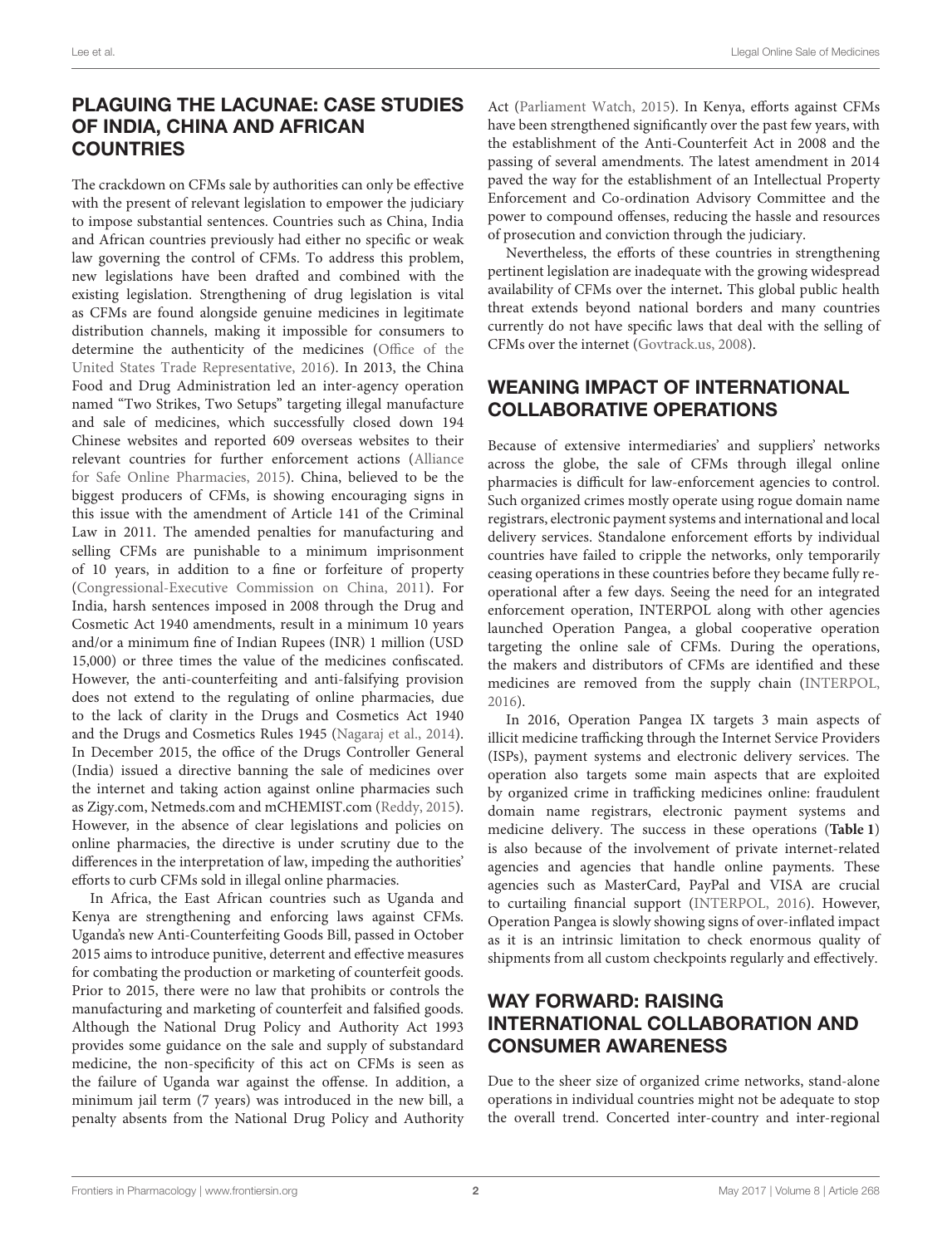| OP/Year      | <b>Countries</b><br>participated | <b>Agencies</b><br>involved | <b>Websites</b><br>suspended | Suspects arrested/<br>under investigation | Number of pills<br>seized (millions) | Value of seized product<br>(USD millions) | Postal packages<br>seized |
|--------------|----------------------------------|-----------------------------|------------------------------|-------------------------------------------|--------------------------------------|-------------------------------------------|---------------------------|
| OP IX/2016   | 103                              | 193                         | 4,932                        | 393                                       | 12.2                                 | 53                                        | 170,340                   |
| OP VIII/2015 | 115                              | 236                         | 2,410                        | 156                                       | 20.7                                 | 81                                        | <b>NA</b>                 |
| OP VII/2014  | 113                              | 198                         | 11,800                       | 434                                       | 9.6                                  | 32                                        | <b>NA</b>                 |
| OP VI/2013   | 99                               | <b>NA</b>                   | 13,700                       | 213                                       | 10.1                                 | 36                                        | 41,000                    |
| OP V/2012    | 100                              | <b>NA</b>                   | 18,000                       | 80                                        | 3.75                                 | 10.5                                      | 6,700                     |
| OP IV/2011   | 81                               | <b>NA</b>                   | 13,500                       | 55                                        | 2.4                                  | 6.3                                       | 8,000                     |
| OP III/2010  | 44                               | <b>NA</b>                   | 297                          | 87                                        | $\overline{c}$                       | 6.77                                      | <b>NA</b>                 |
| OP II/2009   | 25                               | <b>NA</b>                   | 153                          | 59                                        | <b>NA</b>                            | <b>NA</b>                                 | <b>NA</b>                 |
| OP I/2008    | 10                               | <b>NA</b>                   | <b>NA</b>                    | <b>NA</b>                                 | <b>NA</b>                            | <b>NA</b>                                 | <b>NA</b>                 |
| Mean         | 77                               | 209                         | 8,099                        | 185                                       | 9                                    | 32                                        | 56,510                    |
| Median       | 99                               | 198                         | 8,366                        | 122                                       | 10                                   | 32                                        | 24,500                    |

<span id="page-2-0"></span>TABLE 1 | Results of operation pangea I till IX (2008 till 2016) [\(INTERPOL, 2016\)](#page-3-10).

OP, Operation Pangea; NA, Not available.

operations may well be the answer to this conundrum. The Alliance for Safe Online Pharmacies EU (ASOP EU), formed in 2011, is a coalition dedicated to protecting patient safety online. Currently ASOP EU has 31 members including Google, Pfizer and EAASM, as well as 26 observers including eBay, PayPal, Visa and Microsoft [\(Alliance for Safe Online Pharmacies EU,](#page-3-11) [2016\)](#page-3-11). Regional partnerships such as ASOP EU and EAASM are important to exert influence on the political and legislative bodies to ensure new regulation and regular enforcement of online surveillance. Similarly, these alliances could strengthen collaboration among law-enforcement agencies on cybercrime involving pharmaceuticals and strengthen the human resource and capacity to tackle cybercrime.

As a follow-up to the successful piece of research "The Counterfeiting Superhighway," EAASM launched an innovative "Counterfeiting the Counterfeiter" campaign in Germany in 2011 to increase public awareness about CFMs sold online and direct patients to safe and legitimate sources of medicines at the same time. In this project, several websites were designed to attract unsuspecting regular users to login to order their medications without having a prescription. Immediately, when the users clicked the purchase button, they were directed to an authorized online pharmacy website which gave an educational message about the risk of illegal websites. An average of 2,800 people browsed the disguised websites each day and the projected sales volume (based on items intended for purchase) was USD 13.2–38.6 million per year. This study confirmed the hypothesis of the EAASM that illegal online pharmacies have low start-up costs and exorbitant returns [\(European Alliance for Access to Safe Medicines,](#page-3-12) [2012\)](#page-3-12).

The Falsified Medicines Directive was introduced by the European Commission in 2013. It entails a certification mark or common logo that is compulsory for websites selling medicinal products to display. The certification mark will enable patients to differentiate authorized online medicine retailers. These authorized online retailers must provide a link on their webpage to the national pharmaceutical regulator's website to ensure potential customers can double-check the authenticity of the legal status of the operator.

Emphasis must be given to raise consumer awareness about the risks and dangers of buying medicines online. The Medicines and Healthcare products Regulatory Agency (MHRA) confirmed that 79% of the UK public who took part in a survey on online medicine purchases were unaware of CFMs (Medicines Healthcare Products Regulatory Agency, [2016\)](#page-3-13). As a result, the MHRA is creating public awareness about CFMs sold online via a campaign webpage with practical tips on recognizing legitimate online retailers of medicines and medical devices (Medicines Healthcare Products Regulatory Agency, [2016\)](#page-3-13). The Food and Drug Administration (FDA) in the US has embarked on a similar campaign "BeSafeRx: Know Your Online Pharmacy" to disseminate information about how to identify an illegal pharmacy website and cues to detect illegal websites (U.S. Food Drug Administration, [2016\)](#page-3-14). It must be noted that the public is advised to log on to the regulatory authorities' portals to check for the details of the medicine approvals as well as licensing. A country-by-country list of the websites to check the medicine registration information is available at [http://crash2.lshtm.ac.uk/](http://crash2.lshtm.ac.uk/Regulatory.htm) [Regulatory.htm.](http://crash2.lshtm.ac.uk/Regulatory.htm) Online medicine retailers should always adhere to the provisions of existing laws because selling medicines in cyberspace does not mean they are outside of the law. The public is also advised to be vigilant when buying medicines online and should always make checks before clicking to purchase.

### **CONCLUSION**

To date, health authorities' efforts in combating CFMs by strengthening the anti-counterfeit and anti-falsifying legislations should be lauded. However, immediate action needs to be taken to fill in the legislative lacunae of the online sale of CFMs. In addition, the international collaboration against the online sale of CFMs should be continued by encouraging more countries to participate. Nevertheless, the fight against CFMs should not be limited to legislation, enforcement and global collaboration of